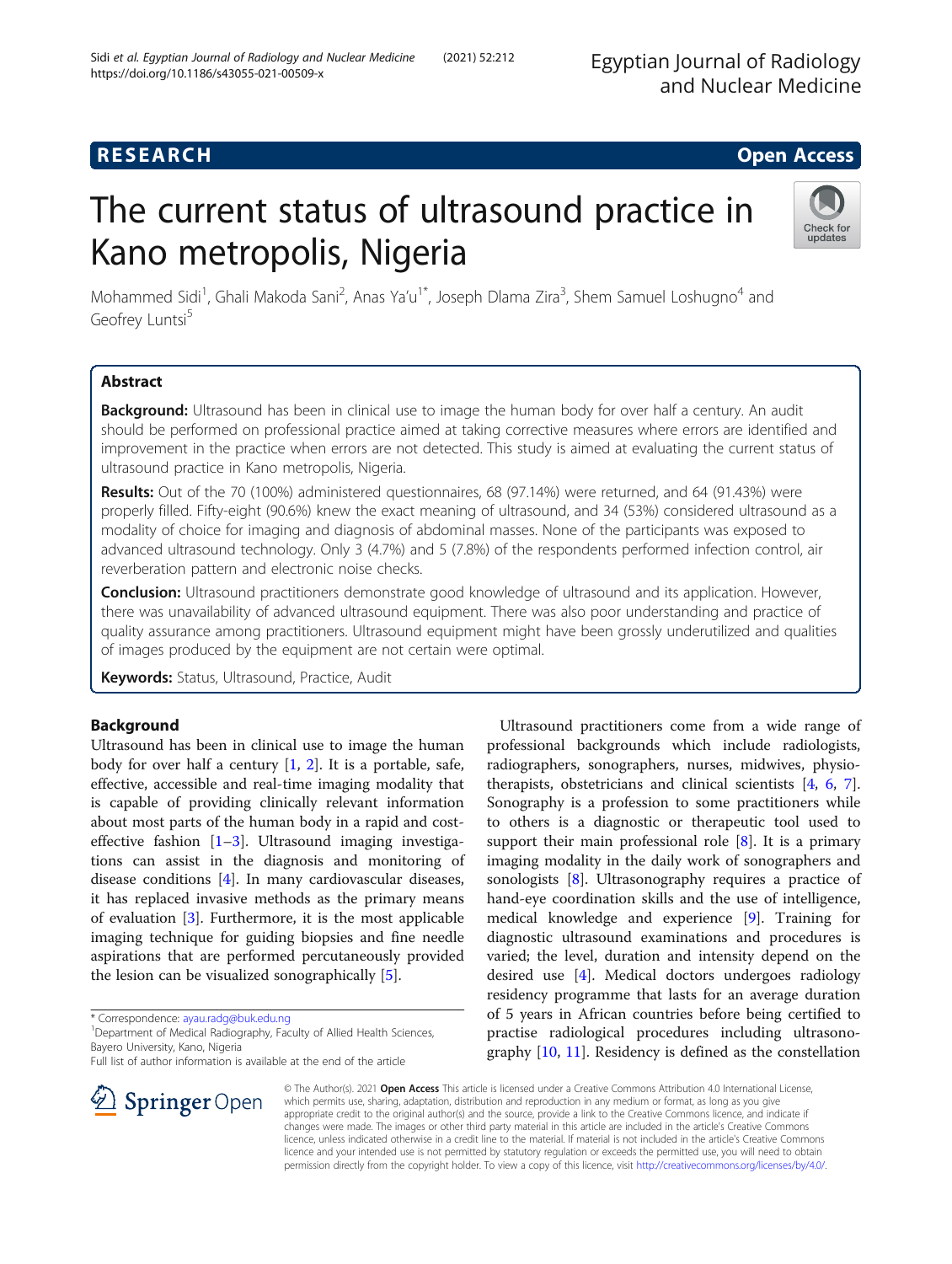of learning activities carried out to enable doctors to develop relevant competencies and deeper knowledge in specific subject areas after completion of basic medical education [[11](#page-7-0)]. In Nigeria, radiographers shall additionally possess a postgraduate diploma in Ultrasonography of the Nigerian Institute of Radiography or any other qualifications recognized by the Board before being certified to practise general ultrasonography; otherwise, they are restricted to obstetric and gynaecology scan [[12\]](#page-7-0). The largest group of professionals working in ultrasound has come from a radiography background via accredited programmes of education, delivered by higher education establishments and accredited by the Consortium for the Accreditation of Sonographic Education (CASE) in the UK [[8\]](#page-7-0). Some medical specialities perform specialized ultrasound scans as part of their training, like gynaecologists and cardiologists [\[4](#page-7-0)]. A high level of diagnostic accuracy of sonographers/radiographers has been shown in a number of studies across all subspecialties [[7,](#page-7-0) [13](#page-7-0)–[15\]](#page-7-0). The imaging modality is an operator dependent, and the usefulness of an ultrasound examination depends on the experience and the capability of the ultrasound examiner  $[4]$  $[4]$  $[4]$ . In the hands of an untrained or poorly trained person, ultrasound may be misleading and even dangerous because misinterpretation will lead to an erroneous diagnosis [\[4](#page-7-0)].

Ultrasound is among the most rapidly advancing imaging techniques; advances in equipment technology allow users to discover a wide range of pathologic conditions with minimal image noise and improve resolution [[16\]](#page-7-0). Functional methods such as elastography have been clinically introduced, and tissue characterization is improved by contrast-enhanced scans [[16](#page-7-0)]. The recent advances that have produced the most significant impact on the general public and ultrasound community have been the ability to view three-dimensional (3D) images in real time [[17](#page-7-0)]. Doppler ultrasound is also an added advantage that provides vital information on the haemodynamics of the cardiovascular system [[17\]](#page-7-0).

Quality assurance (QA) of ultrasound systems is necessary to ensure the reliability of results and to check for deterioration in performance  $[18]$  $[18]$ . It is a highly recommended procedure intended to test the performance of clinical instrumentation and monitor its deterioration periodically over time, which may be responsible for a slight but progressive degradation of image quality [\[19](#page-7-0)]. Equipment performance testing has been seen as the domain of the Medical Physics Department, involving extensive use of tissue-mimicking phantoms (TMPs) and other test devices. Over time, it has been recognized that sonographers have an essential role in the QA of ultrasound scanners. There are three levels of QA: level 1 (infection control and scanner damage), level 2 (basic scanner and transducer testing) and level 3 (further scanner and transducer testing). These tests are performed daily and weekly for level 1, daily for level 2 and monthly for level 3 [[18,](#page-7-0) [19\]](#page-7-0).

An audit should be performed on every professional practice aimed at taking corrective measures where errors are identified and improvement in the practice where errors are not identified. However, an empirical study shows that an audit of ultrasound practice has not been performed in some centres in Kano metropolis, and a literature review showed no documented published work in the study area. This may lead to an uncertainty about the reliability of diagnosis and patient care. The findings of the study will serve as a baseline for making recommendations to the relevant authorities or professional bodies to improve on regulations regarding ultrasound practices so as to enhance proper diagnosis and patient care. It will also serve as a guide for practitioners to improve on their technical skills and expertise. The study aims at evaluating the current status of ultrasound practice in Kano metropolis, Nigeria.

### **Methods**

This study was a cross-sectional conducted among ultrasound practitioners in Kano metropolis, Nigeria, from December 2020 to January 2021. An ethical approval to conduct the study was obtained from the Human Research and Ethics Committee of the Ministry of Health, Kano State (MOH/Off/797/T.I/2117). An informed consent was obtained from all the respondents (Additional file [1\)](#page-6-0). A structured questionnaire was used as an instrument for data collection (Additional file [2\)](#page-6-0). The questionnaire was validated by experienced colleagues using content validity. The reliability of the measuring tool was tested using the test-retest method; the questionnaire was administered to a single group of people on two separate occasions at a 2-week interval. The relationship between the respondent scores from the two different administrations was estimated through statistical correlation, and the Cronbach alpha reliability coefficient was found to be 0.84. All ultrasound practitioners within the Kano metropolis were included and those practicing not within the study area were all excluded from the study. Seventy questionnaires were distributed to the respondents. A knowledge score of 50% and above was considered to be good and less than 50% as poor in this study. Descriptive statistics was employed to determine the distribution of all responses using SPSS version 21.0.

#### Results

Out of the 70 (100%) administered questionnaires, 68 (97.14%) were returned, and 64 (91.43%) were properly filled.

Figure [1](#page-2-0) shows that majority of the respondents were between the age range of 20–30 years 31 (48.4%),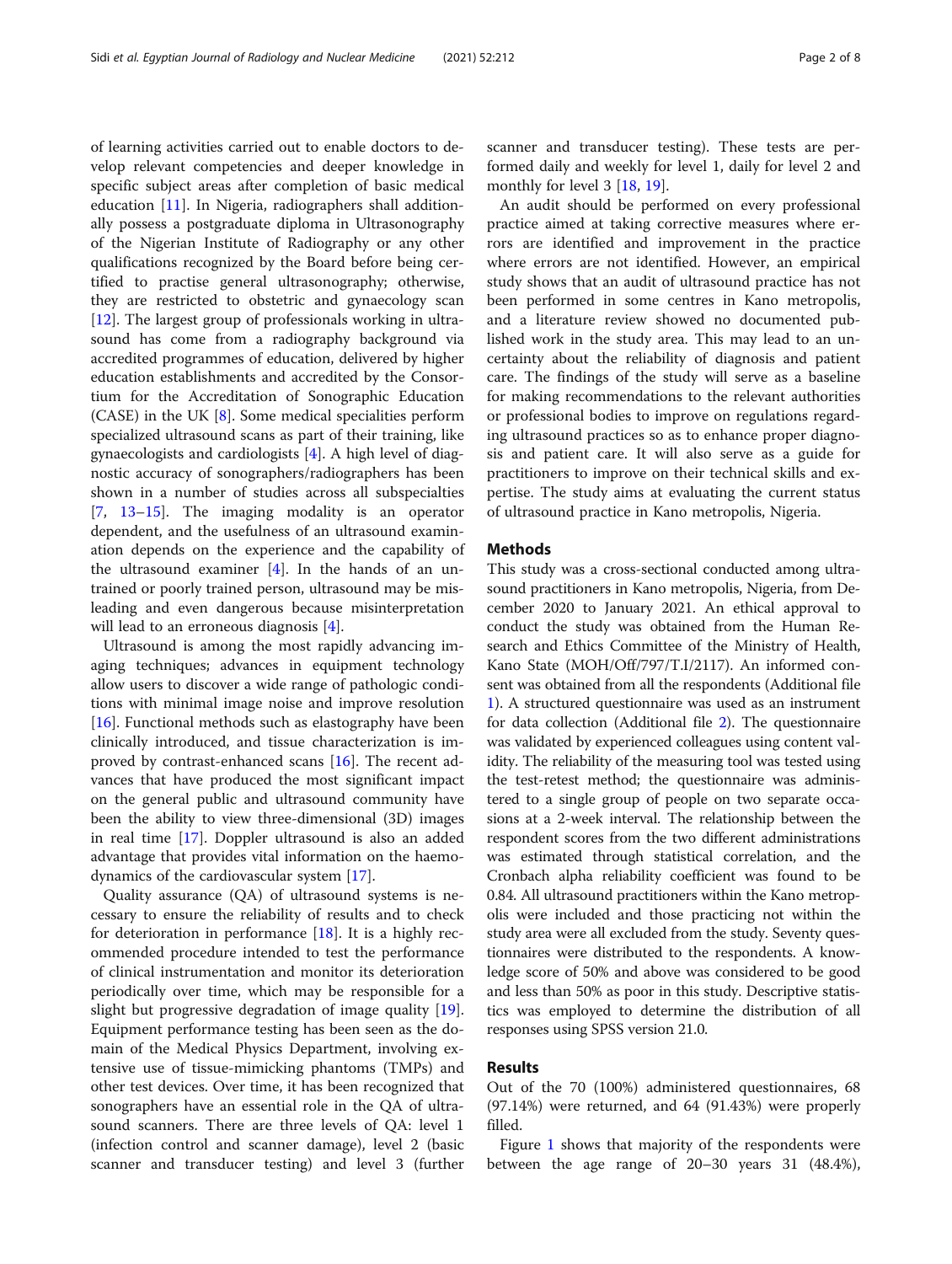<span id="page-2-0"></span>

followed by 31–40 years, while those between the age range of 41–50 years were the least among the respondents followed by those above 50 years of age.

Figure 2 shows that out of 64 respondents, 56 (87.5%) were male while 8 (12.5%) were female.

Figure [3](#page-3-0) shows that 50 (78.1%) of the respondents were radiographers followed by radiology residence 8 (12.5%), while radiologists, sonographers and nurses were found to be 2 (3.12%) each respectively.

Figure [4](#page-3-0) shows more than 85% (55) of the respondents had 1–5 years range of work experience followed by those with 11–15 years and 6–10 years range 8% and 6% respectively.

Figure [5](#page-4-0) shows a higher proportion of the respondents was working in tertiary hospitals 26 (40.6%) which is almost the same with those working in private hospitals 25 (39%). Six and five of the respondents were found to be working in private diagnostic centres and state specialist hospital respectively.

Table [1](#page-4-0) shows that 58 (90.6%) participants knew the exact definition of ultrasound imaging while 6 (9.4%) of the participants did not, 56 (87.5%) believed it is the most suitable imaging technique for guiding biopsies and fine needle aspirations that are performed percutaneously, and also 49 (76.6%) of the respondents knew ultrasonography is used to diagnose chromosomal abnormalities in vitro, while 15 (23.4%) thought it is not possible. On the same vein, 54 (84.4) of the respondents said it provides information on foetal and placental blood flow using Doppler mode. However, 30 (47%) of the respondents do not consider ultrasonography as the first-line imaging modality used for diagnosis of abdominal masses while 34 (53%) did.

Table [2](#page-5-0) shows that majority of the respondents 49 (76.6%) knew that ultrasound technology can be used in

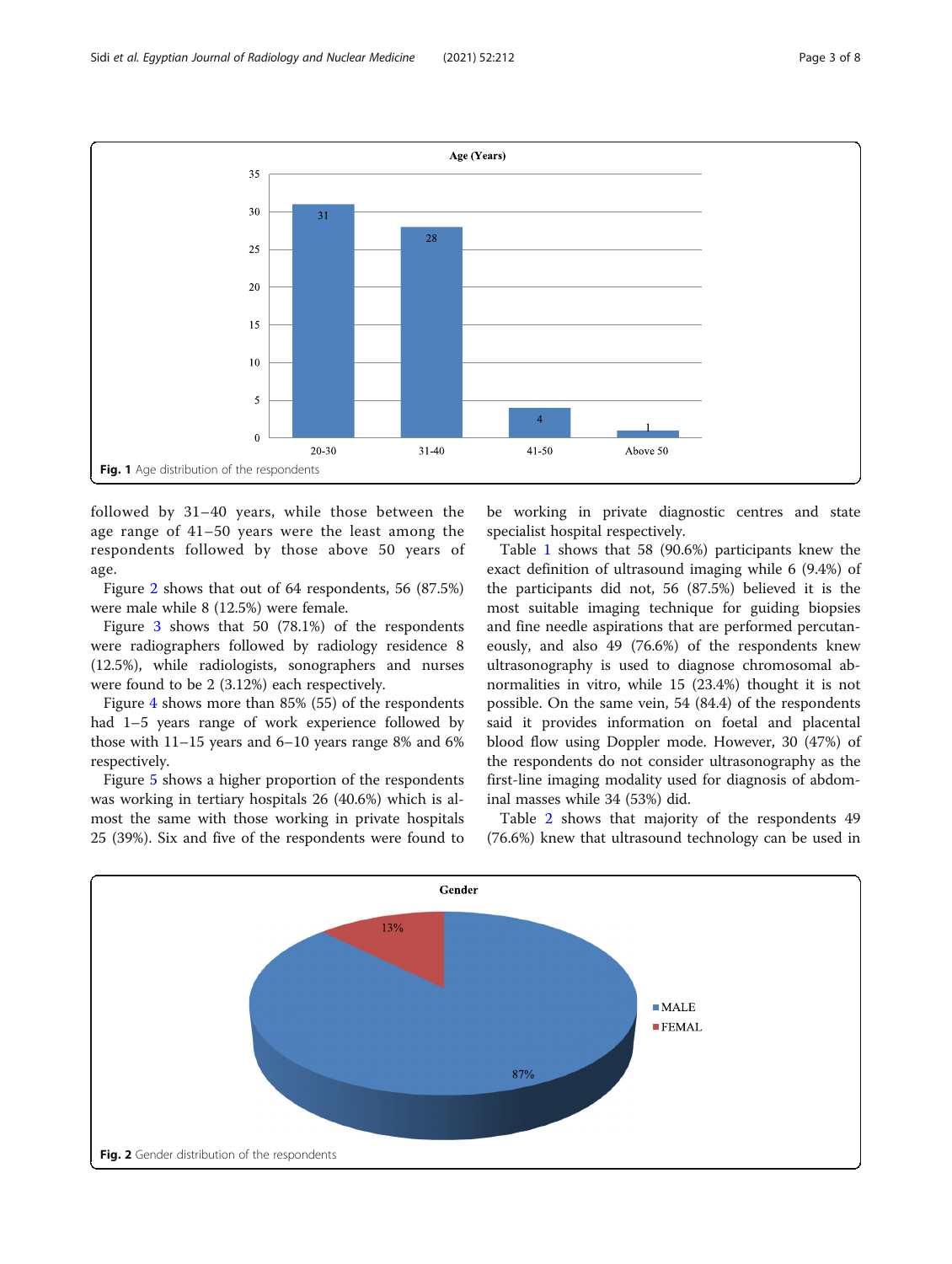<span id="page-3-0"></span>

the therapy and image-guided drug delivery; however, 15 (23.4%) thought it could not be used for that purpose; surprisingly, none of the respondents was aware with either of the following advanced ultrasound modality (3D, 4D, echocardiography and sonoelastography) in their place of work. Majority of the respondents 38 (59.4%) describe the resolution of their ultrasound machine as moderate, 9 (14.1%) high, and 13 (20.3%) low, while only 4 (6.3%) of the respondents describe the resolution of their ultrasound machine as poor. Regarding participant qualification in the field of ultrasound, 54 (84.4) had degree as their highest qualification, only 11 (12.5%) had an additional qualification in the field of ultrasound and 3 (4.7%), 3 (4.7%) and 2 (3.1%) masters, PGD ultrasound



and Fellow West African College of Radiologist respectively.

Table [3](#page-5-0) shows that 40 (62.5%) of the respondents did not know the correct definition of quality assurance as regards ultrasound equipment; likewise, 41 (64%) do not know who is responsible for carrying out quality assurance for ultrasound equipment. Sixty-one (95.3%) of the respondents in this study do not perform checks on infection control as recommended. Majority of the respondents do not perform air reverberation pattern and electronic noise assessment 59 (92.2%); also, only 31 (48.4%) perform checks for brightness and grey scale bar display as required; meanwhile, 33 (51.6%) did not.

#### **Discussion**

The findings of this study as shown in Fig. [1](#page-2-0) show that majority of the respondents were within the age range of 20–30 years. This implies ultrasound practice in the study area may have a bright feature being majority of the personnel practicing are at their mid age. As indicated in Fig. [2,](#page-2-0) more than 87% of the respondents were male. The implication is that some patients may have a clear preference for a health care of specific gender due to their ethnic, religious or cultural background, because of previous experiences or in view of their age this may affect their right to have equal access to healthcare services as a citizen. As shown in Fig. 3, majority of the respondents in the current study were radiographers followed by radiology residence, while radiologist, sonographers and nurse were found to be the least among the respondents having contributed 3.12% each to the respondents respectively. The possible consequence is that radiographers are required to undergo more additional training in other to perform certain special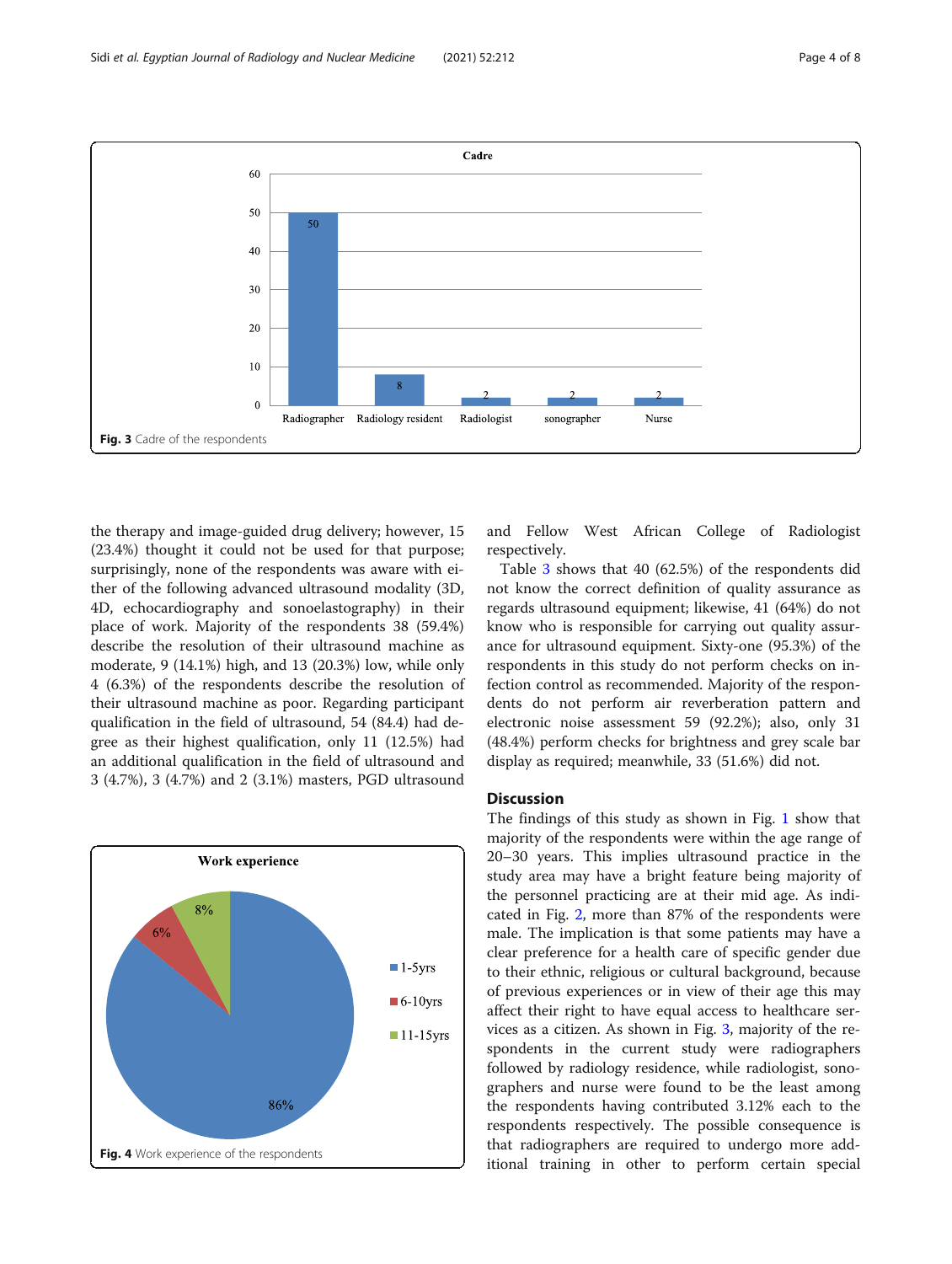<span id="page-4-0"></span>

ultrasound procedures like small parts examination; their practice is also limited when it comes to invasive procedures such as biopsy. Figure [4](#page-3-0) shows more than 85% of the respondents had 1–5 years range of working experience. This implies those with less working experience need to be supervised by more experienced personnel; the absence of which may lead to misdiagnosis by the less experience once. As indicated in Fig. 5, a higher proportion of the respondents were working in tertiary hospitals, which is almost the same with those working in private hospitals within the study area, and six and five of the respondents were found to be working with private diagnostic centres and state specialist hospital respectively.

The result of this study also as indicated in Table 1 shows that over 90% of the respondents knew the exact definition of ultrasound imaging while about 10% of the respondents did not. This is alarming as it will raise concern about the integrity of results issued by such personnel that did not know the definition of the modality they are operating. As indicated in Table 1, 87% of the respondents believed ultrasound is the most suitable imaging technique for guiding biopsies and fine needle aspirations that are performed percutaneously. This

finding implies that a patient that requires biopsy may be protected from exposure to ionizing radiation by computed tomography (CT) and cost of magnetic resonance imaging (MRI) biopsy procedure. Table 1 shows not less than 76% of the respondents knew ultrasonography is used to diagnose chromosomal abnormalities in utero, while about 24% thought it is not feasible. The concern is that diagnosis of chromosomal abnormalities that can be done in utero at around 11–14 weeks of gestation in order to decide on the fate of pregnancy may be delayed till birth. Congenital anomalies can contribute to long-term disabilities, which may have a significant effect on individuals, families, healthcare systems and societies [\[20\]](#page-7-0). On the same vein as indicated in Table 1, 84.4% of the respondents knew that ultrasound can be employed to provide information on foetal and placental blood flow using Doppler; however, 15.6% consider it to be impossible. The possible implication is that the utilization of the umbilical artery Doppler flow to confirm or rule out certain intrauterine anomaly might be deprived by personnel with the latter opinion. Fortyseven percent of the respondents did not consider ultrasonography as the first-line imaging modality to be employed in the diagnosis of abdominal masses while

Table 1 Participant response on knowledge of ultrasound and its application in medical diagnosis

| <b>Ouestions</b>                                                                                                                              | Response           |                    |
|-----------------------------------------------------------------------------------------------------------------------------------------------|--------------------|--------------------|
|                                                                                                                                               | Positive n<br>(% ) | Negative n<br>(% ) |
| 6. Ultrasound imaging                                                                                                                         | 58 (90.6)          | 6(9.4)             |
| 7. Is ultrasound the most applicable imaging technique for quiding biopsies and fine needle aspirations that are<br>performed percutaneously? | 56 (87.5)          | 8(12.5)            |
| 8. Can ultrasound be used to diagnose chromosomal abnormalities?                                                                              | 49 (76.6)          | 15(23.6)           |
| 9. Ultrasound provides information on foetal and placental blood flow using?                                                                  | 54 (84.4)          | 10(15.6)           |
| 10. Do you think ultrasound is the first line imaging modality in diagnosis of abdominal masses?                                              | 34(53)             | 30(47)             |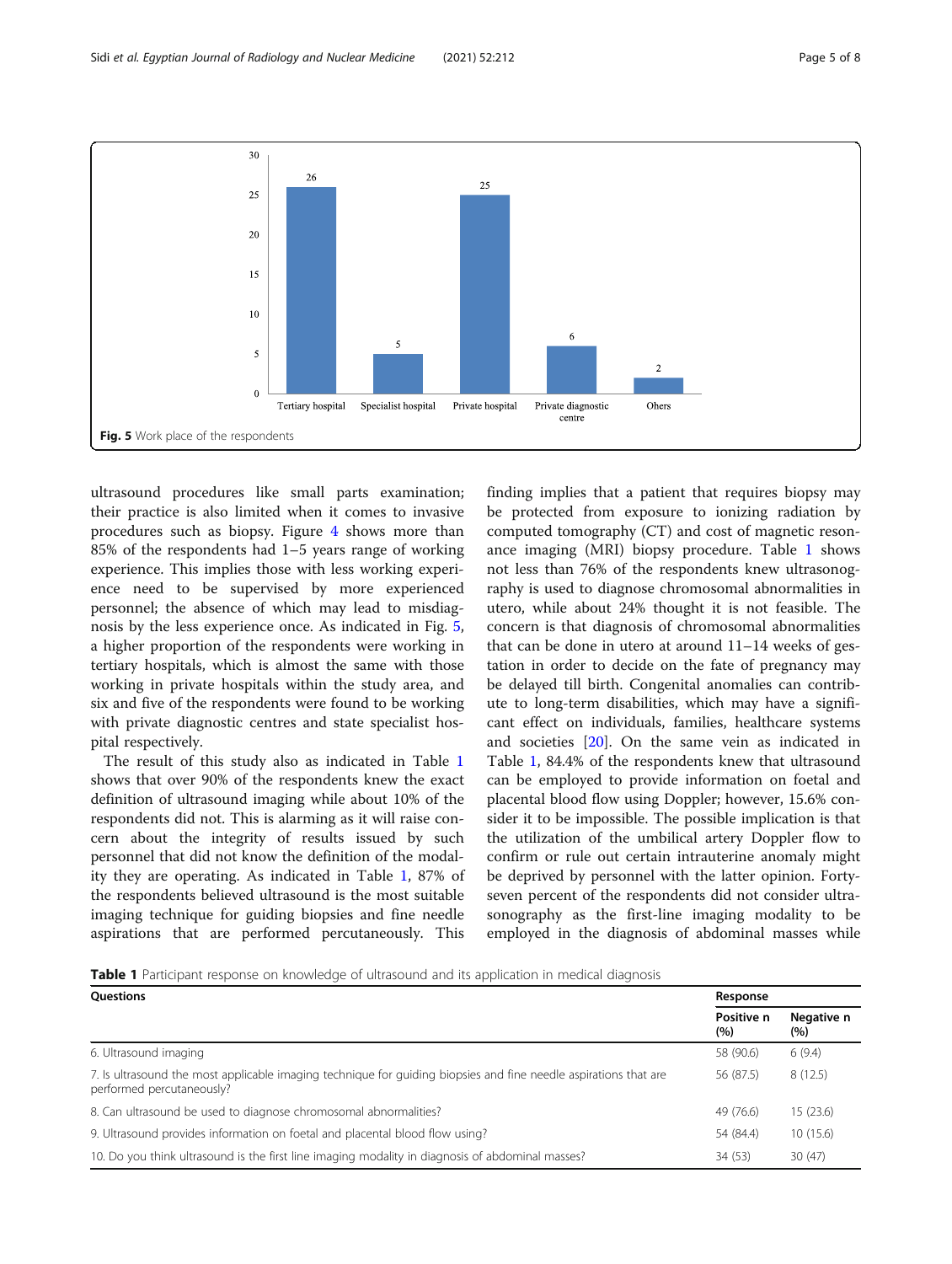53% did as shown in Table [1](#page-4-0). The possible implication of this finding is that it may lead to underuse of the modality, which may leave referring physician with no option than to seek for the evaluation of abdominal masses using other imaging modalities such as conventional Xray, CT and MRI, and this might be invasive, costly and stressful to the patient. Brownlee et al. [\[21](#page-7-0)] considered a modality to be underutilized when it is not optimally deployed for its purposes perhaps due to inadequate knowledge and skills. Ultrasound is the first imaging modality of choice that can be employed in the diagnosis of abdominal masses [[22](#page-7-0), [23](#page-7-0)].

knew that ultrasound technology can be used in the therapy and image-guided drug delivery; however, about 24% thought it could not be used for this purpose. This is probably because they only concentrate on general/ routine ultrasound scanning procedures and failed to partake in continue programme development (CPD). The implication is that the second opinion may limit the scope of ultrasound application in medicine. The findings of the current study found none of the respondents has either of the following advanced ultrasound modality: 3D, four dimensional (4D), echocardiography and sonoelastography in their place of work. This showed a lack of advanced ultrasound equipment in both government and private sector as indicated in Table 2. The possible explanation is that the contemporary twodimensional (2D) ultrasound is of such high quality that has hindered appreciation of 3D, 4D and sonoelastography ultrasound potentials towards improving the conventional 2D ultrasound. The possible problem is that patients might be subjected to unnecessary interventional procedures due to false-positive diagnosis on 2D ultrasound images as it lacks versatility in the characterization of some lesions or masses [[24](#page-7-0)]. Findings of this study as indicated in Table 2 shows majority of the respondents described the resolution of their ultrasound machine as moderate, low and high 38 (59.4%), 13 (20.3%) and 9 (14.1%) respectively while 4 (6.3%) of the respondents described the resolution of their ultrasound machine as poor. The implication of using a machine with poor resolution is that it increases the chances of missing details which may lead to misinterpretation of the sonogram and subsequent false-positive or false-negative diagnosis. Table 2 shows almost 88% of the respondents had degree as their highest qualification and only 8 (12.5%) had an additional qualification in the field of ultrasound; out of which three had Master's degree and Postgraduate Diploma (PGD) in ultrasound each, respectively, and two were Fellow West African College of Radiologist (FWACR). These findings suggest most of the respondents did not undergo further training on ultrasonography which is paramount for efficient service delivery in every medical practice. The WHO

Table 2 shows more than 76% of the respondents



| <b>Ouestions</b>                                                                                 | Response       |                |
|--------------------------------------------------------------------------------------------------|----------------|----------------|
|                                                                                                  | Positive n (%) | Negative n (%) |
| 16. Quality assurance program                                                                    | 24 (37.5)      | 40(62.5)       |
| 17. Who do you think is responsible for carrying out quality assurance for ultrasound equipment? | 23(36)         | 41(64)         |
| 18. How often do you perform checks on infection control?                                        | 3(4.7)         | 61(95.3)       |
| 19. How often do you perform air reverberation pattern and electronic noise assessment?          | 5(7.8)         | 59 (92.2)      |
| 20. How frequent do you check for brightness and grey scale bar display?                         | 31 (48.4)      | 33 (51.6)      |

<span id="page-5-0"></span>Table 2 Participant responses on their exposure to advanced ultrasound technology and standard of practice

| Questions                                                                                               |                            | Response N (%)  |  |
|---------------------------------------------------------------------------------------------------------|----------------------------|-----------------|--|
| 11. Do you think ultrasound technology can be<br>used in the therapy and image guided drug<br>delivery? | Yes 49 (76.6)              | No 15<br>(23.4) |  |
| 12. Which of the following advanced modality<br>is available to you?                                    | None 64<br>(100)           |                 |  |
| 13. How can you describe the resolution of the<br>ultrasound machine you are currently using?           | Poor 4 (6.3)               |                 |  |
|                                                                                                         | Low 13<br>(20.3)           |                 |  |
|                                                                                                         | Moderate<br>38 (59.4)      |                 |  |
|                                                                                                         | High 9<br>(14.1)           |                 |  |
| 14. What is your qualification in the field of<br>ultrasound?                                           | Degree 56<br>(87.5)        |                 |  |
|                                                                                                         | PGD 3 (4.7)                |                 |  |
|                                                                                                         | Masters 3<br>(4.7)         |                 |  |
|                                                                                                         | PhD                        |                 |  |
|                                                                                                         | FWCR <sub>2</sub><br>(3.1) |                 |  |
| 15. Which regulatory body have you registered<br>with?                                                  | RRBN 52<br>(81.3)          |                 |  |
|                                                                                                         | MDCN 10<br>(15.6)          |                 |  |
|                                                                                                         | NMCN <sub>2</sub><br>(3.1) |                 |  |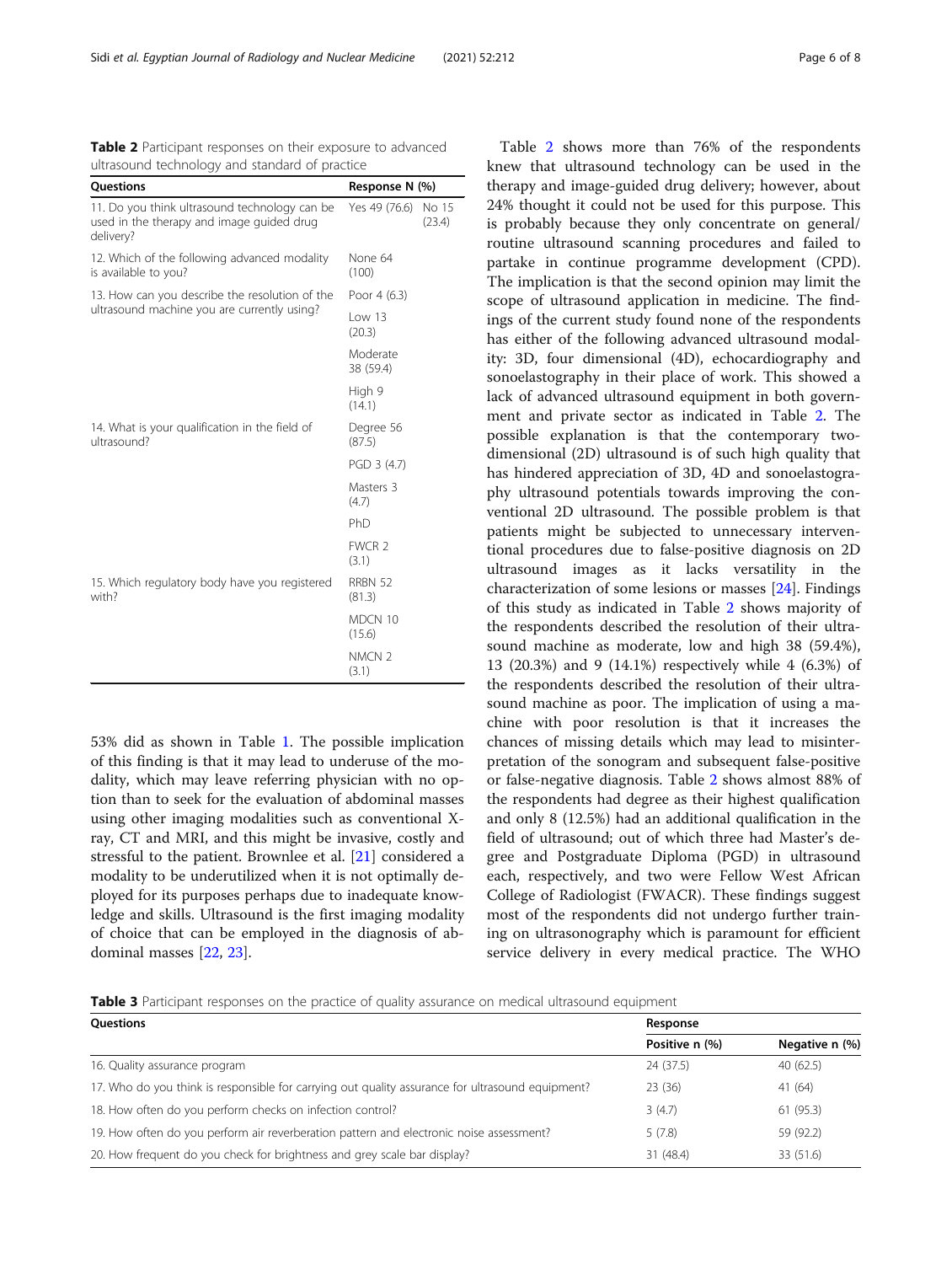<span id="page-6-0"></span>(1998) [\[3](#page-7-0)] recommends an advanced-level ultrasonography training of at least 3years (full time) postdegree and 3–9 months of training for trainees that had completed their training programme in radiology. Ultrasound is operator dependent and hence depends on the experience and expertise of the ultrasound examiner [\[4](#page-7-0)]. The concern here is ultrasound can be misleading and dangerous in the hands of untrained or poorly trained personnel. As indicated in Table [2](#page-5-0), over 81% of the respondents were registered with the Radiographers Registration Board of Nigeria, while ten and two out of 64 respondents were registered with the Medical and Dental Council of Nigeria and Nursing and Midwifery Council of Nigeria respectively. This implies ultrasound practitioners in the study area were registered with a different regulatory body that is responsible for regulating the practice of its members. The implication is that each regulatory body may have its own way or requirement for certifying its members to practice ultrasonography or the body might not even consider regulating ultrasound practice by its members as part of its responsibility, thereby creating room for quackery practice which is a detriment to the patients.

The study found as noted in Table [3](#page-5-0) more than 60% of the respondents did not know the correct definition of quality assurance with regard to ultrasound equipment; likewise, 64% of the respondents do not know who is responsible for carrying out quality assurance practice on ultrasound equipment as shown in Table [3](#page-5-0). These findings imply ultrasound equipment in the study area were most likely been operated without a routine quality assurance plan in place which may probably undermine the quality of images produced by the equipment and the subsequent inference derived from such images, thereby increasing the risk of inappropriate diagnosis. Routine QC ensures that the equipment is operating at optimal operational condition, thereby providing the required diagnostic information [[25\]](#page-7-0). There is increasing evidence in the literature of the efficacy of formal QA programmes in identifying more subtle deterioration of ultrasound imaging performance [[18](#page-7-0)]. It is also noted in Table [3](#page-5-0) that more than 95% of the respondents in the current study did not perform checks on infection control as required. This finding implies patients might be subjected to a greater risk of contracting a nosocomial infection from ultrasound transducers and even examination couch; this is a threatening situation to the health condition of both the patients and personnel. Sartoretti et al. [\[26](#page-7-0)] reported that a contaminated ultrasound transducer contained more bacterial load than toilet seats or public bus poles. As indicated in Table [3,](#page-5-0) the current study found majority of the respondents did not perform air reverberation pattern and electronic noise assessment; also, only 48.4% of the

respondents do perform checks for brightness and grey scale bar display as recommended; meanwhile, 51.6% did not observe such as shown in Table [3](#page-5-0). This is not surprising considering the poor understanding of the quality assurance programme recorded by the respondents. The implications of these findings are subtle changes or malfunction of ultrasound equipment may not be picked up at its initial stage for appropriate action to be taken until it becomes apparent and devastated in which case little or nothing can be done to reverse the effects and damages recorded due to misdiagnosis that might have occurred unnoticed as a result of poor quality control practice.

#### Conclusion

The current study found good knowledge of ultrasound and its application in medical diagnosis among ultrasound practitioners. However, there was unavailability of advanced ultrasound equipment and the practitioners were seriously lagging behind in terms of continue personnel development (CPD). Furthermore, the practitioners demonstrated poor understanding and practice of the quality assurance programme on ultrasound equipment.

#### Recommendations

From the findings of this study, we make the following recommendations:

- 1. The management should encourage and support their personnel to undergo further training on ultrasound and its application.
- 2. Routine ultrasound equipment QC programme training should be organized for ultrasound practitioners.
- 3. Ultrasound practitioners should develop the habit of performing QC that is within their limit.

#### Limitation

A small sample size was used for the study.

#### Abbreviations

CASE: Consortium for the Accreditation of Sonographic Education; QA: Quality assurance; TMP: Tissue-mimicking phantom; PGD: Postgraduate Diploma; FWCR: Fellow West African College of Radiology; RRBN: Radiographers Registration Board of Nigeria; MDCN: Medical and Dental Council of Nigeria; NMCN: Nursing and Midwifery Council of Nigeria; CT: Computed tomography; MRI: Magnetic resonance imaging; CPD: Continue programme development

#### Supplementary Information

The online version contains supplementary material available at [https://doi.](https://doi.org/10.1186/s43055-021-00509-x) [org/10.1186/s43055-021-00509-x](https://doi.org/10.1186/s43055-021-00509-x).

Additional file 1. Consent form for respondent. Additional file 2. Questionnaire.